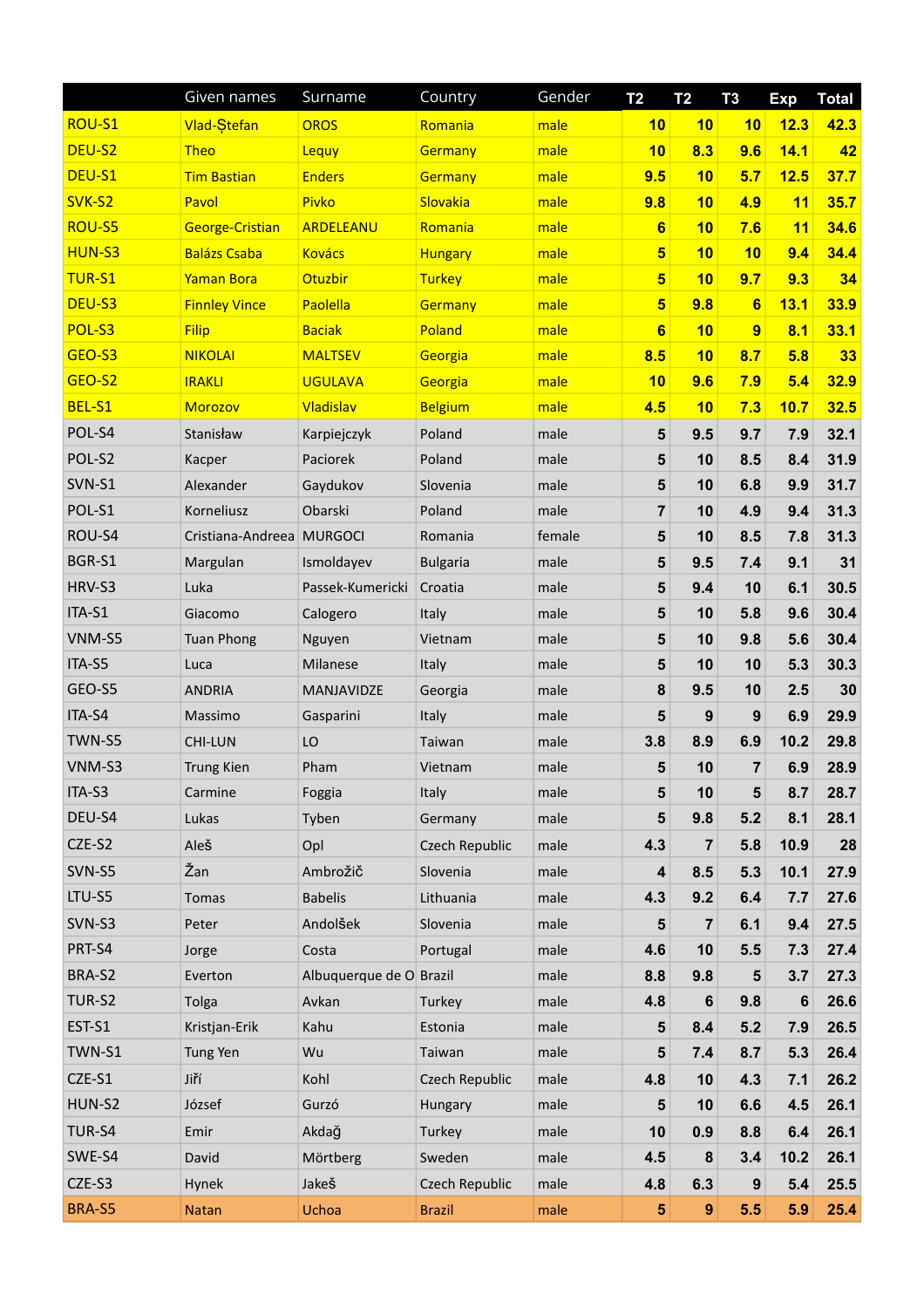| EST-S5        | Marko                      | <b>Tsengov</b>            | Estonia                | male   | 4                       | 7.5                     | 5.5            | 8.4            | 25.4  |
|---------------|----------------------------|---------------------------|------------------------|--------|-------------------------|-------------------------|----------------|----------------|-------|
| ITA-S2        | Guglielmo                  | Di Grazia                 | Italy                  | male   | 5                       | 6.9                     | 9              | 3.8            | 24.7  |
| AZE-S1        | Eshgin                     | Aliyev                    | Azerbaijan             | male   | 10                      | 7.9                     | 3.5            | 3.1            | 24.5  |
| GEO-S1        | <b>GRIGOLI</b>             | <b>TSIREKIDZE</b>         | Georgia                | male   | 6                       | 9.8                     | 5.5            | 2.9            | 24.2  |
| POL-S5        | <b>Mateusz</b>             | Kamiński                  | Poland                 | male   | $\boldsymbol{9}$        | 8.3                     | 0.3            | 6.6            | 24.2  |
| COL-S1        | <b>MIGUEL ANGEL</b>        | <b>ARBELAEZ LLANO</b>     | Colombia               | male   | 5                       | 10                      | 3.7            | 5.3            | 24    |
| SVK-S3        | Csaba                      | Dékány                    | Slovakia               | male   | 1                       | 10                      | 6.3            | 6.7            | 24    |
| HRV-S4        | <b>Borna</b>               | Perkovic                  | Croatia                | male   | 5                       | 10                      | 5.2            | 3.6            | 23.8  |
| CZE-S5        | Václav                     | Maštera                   | <b>Czech Republic</b>  | male   | 4.8                     | 3.8                     | 3.8            | 11.4           | 23.8  |
| ROU-S3        | <b>Mihnea</b>              | <b>Buțiurca</b>           | Romania                | male   | 5                       | 9.5                     | 1.9            | 7.3            | 23.7  |
| ROU-S2        | Răzvan-Gabriel             | <b>MARCU</b>              | Romania                | male   | 5                       | $\overline{\mathbf{3}}$ | 5.8            | 9.7            | 23.5  |
| EST-S2        | <b>Saskia</b>              | Põldmaa                   | Estonia                | female | 6.3                     | 5.1                     | 5.8            | 6.3            | 23.5  |
| CZE-S4        | Ondřej                     | Škrna                     | <b>Czech Republic</b>  | male   | 4.8                     | 8                       | 3.7            | 6.9            | 23.4  |
| GEO-S4        | Durmishkhani               | Kartvelishvili            | Georgia                | male   | 9.3                     | 4.1                     | 7.8            | 1.8            | 23    |
| BIH-S1        | Marko                      | Vučić                     | Bosnia and Herzeg male |        | 5                       | 4.5                     | 8.8            | 4.4            | 22.7  |
| MKD-S1        | Jan                        | Stojanovski               | Macedonia              | male   | 5                       | 7.4                     | 4.7            | 5.4            | 22.5  |
| MDA-S1        | <b>Marius</b>              | Frija                     | Moldova                | male   | 5                       | 3.3                     | 9              | 5.1            | 22.4  |
| HRV-S5        | Roko                       | Supe                      | Croatia                | male   | 5                       | $\bf{8}$                | 4.1            | 5.1            | 22.2  |
| SVN-S2        | Domen                      | Lisjak                    | Slovenia               | male   | 5                       | 2.3                     | 5.6            | 9.3            | 22.2  |
| BRA-S4        | João Gabriel               | Pepato de Oliveira Brazil |                        | male   | 5                       | 6.5                     | 4.3            | 6.1            | 21.9  |
| LVA-S2        | <b>Lukass Roberts</b>      | <b>Kellijs</b>            | Latvia                 | male   | 5                       | 6.5                     | $\bf{0}$       | 10.4           | 21.9  |
| AZE-S5        | Rafsan                     | Habibullayev              | Azerbaijan             | male   | 4.8                     | 6.8                     | 4.7            | 5.4            | 21.7  |
| MDA-S2        | <b>Stefan</b>              | <b>Nicov</b>              | Moldova                | male   | $\overline{\mathbf{4}}$ | $\overline{7}$          | 3.6            | $\overline{7}$ | 21.6  |
| <b>ISL-S1</b> | <b>Benedikt Vilji</b>      | Magnússon                 | Iceland                | male   | 5                       | $\mathbf{0}$            | 8.6            | 7.9            | 21.5  |
| TWN-S4        | <b>YI-LUN</b>              | <b>LIN</b>                | <b>Taiwan</b>          | male   | $\overline{\mathbf{4}}$ | $\overline{2}$          | 5.7            | 9.4            | 21.1  |
| SVK-S1        | Adam                       | DŽavoronok                | Slovakia               | male   | 6.8                     | 6.8                     | $\mathbf{2}$   | 5.2            | 20.8  |
| TWN-S3        | <b>YUAN-LUNG</b>           | LIN                       | <b>Taiwan</b>          | male   | 5                       | 4.4                     | 4.9            | 6.4            | 20.7  |
| VNM-S1        | Thuy Mai Anh               | Le                        | Vietnam                | female | 4                       | $5\phantom{1}$          | 6.7            | $5\phantom{1}$ | 20.7  |
| SAU-S1        | <b>SADEQ</b>               | <b>ALABBAD</b>            | Saudi Arabia           | male   | 7.5                     | 2.55                    | $\overline{7}$ | 3.2            | 20.25 |
| DEU-S5        | <b>Christian Simon</b>     | Vogel                     | Germany                | male   | 5                       | 6.5                     | 3.4            | 5.1            | 20    |
| SWE-S5        | Oskar                      | <b>Brännholm</b>          | Sweden                 | male   | 4.8                     | 2.8                     | 6.1            | 6.3            | 20    |
| SVN-S4        | Miha                       | <b>Brvar</b>              | Slovenia               | male   | 5                       | 2.5                     | 4.5            | 7.6            | 19.6  |
| AZE-S4        | Vagif                      | Aliyev                    | Azerbaijan             | male   | 6.3                     | $\overline{\mathbf{4}}$ | 4.3            | 4.6            | 19.2  |
| MDA-S4        | <b>Victor</b>              | Sotropa                   | Moldova                | male   | 5                       | 2.5                     | 5              | 6.3            | 18.8  |
| <b>HUN-S1</b> | <b>Benedek</b>             | <b>Bencz</b>              | <b>Hungary</b>         | male   | 5                       | 3.5                     | 4              | 6.1            | 18.6  |
| HUN-S5        | András                     | Toronyi                   | Hungary                | male   | 4.6                     | 1.8                     | 5.3            | 6.8            | 18.5  |
| LTU-S3        | <b>Benas</b>               | Raišutis                  | Lithuania              | male   | 5                       | 3.9                     | 3.6            | 6              | 18.5  |
| AZE-S2        | Sadig                      | Sadikhzada                | Azerbaijan             | male   | 2.8                     | 2.3                     | 9.8            | 3.4            | 18.3  |
| SLO-S3        | Samo                       | Krejan                    | Slovenia-2             | male   | 3                       | $\overline{2}$          | 5.5            | 7.8            | 18.3  |
| TUR-S3        | Kaan                       | <b>Dere</b>               | <b>Turkey</b>          | male   | 5                       | 2.3                     | 7              | 3.9            | 18.2  |
| BIH-S4        | Dženan                     | Midžić                    | Bosnia and Herzeg male |        | 1.5                     | 8.6                     | 2.2            | 5.6            | 17.9  |
| BGR-S3        | <b>Bayan</b>               | Gechev                    | <b>Bulgaria</b>        | male   | 5                       | 2.8                     | 4.8            | 4.9            | 17.5  |
| FIN-S3        | Eppu Nuutti Tapan Leinonen |                           | Finland                | male   | 3.3                     | 3.6                     | 3.8            | 6.8            | 17.5  |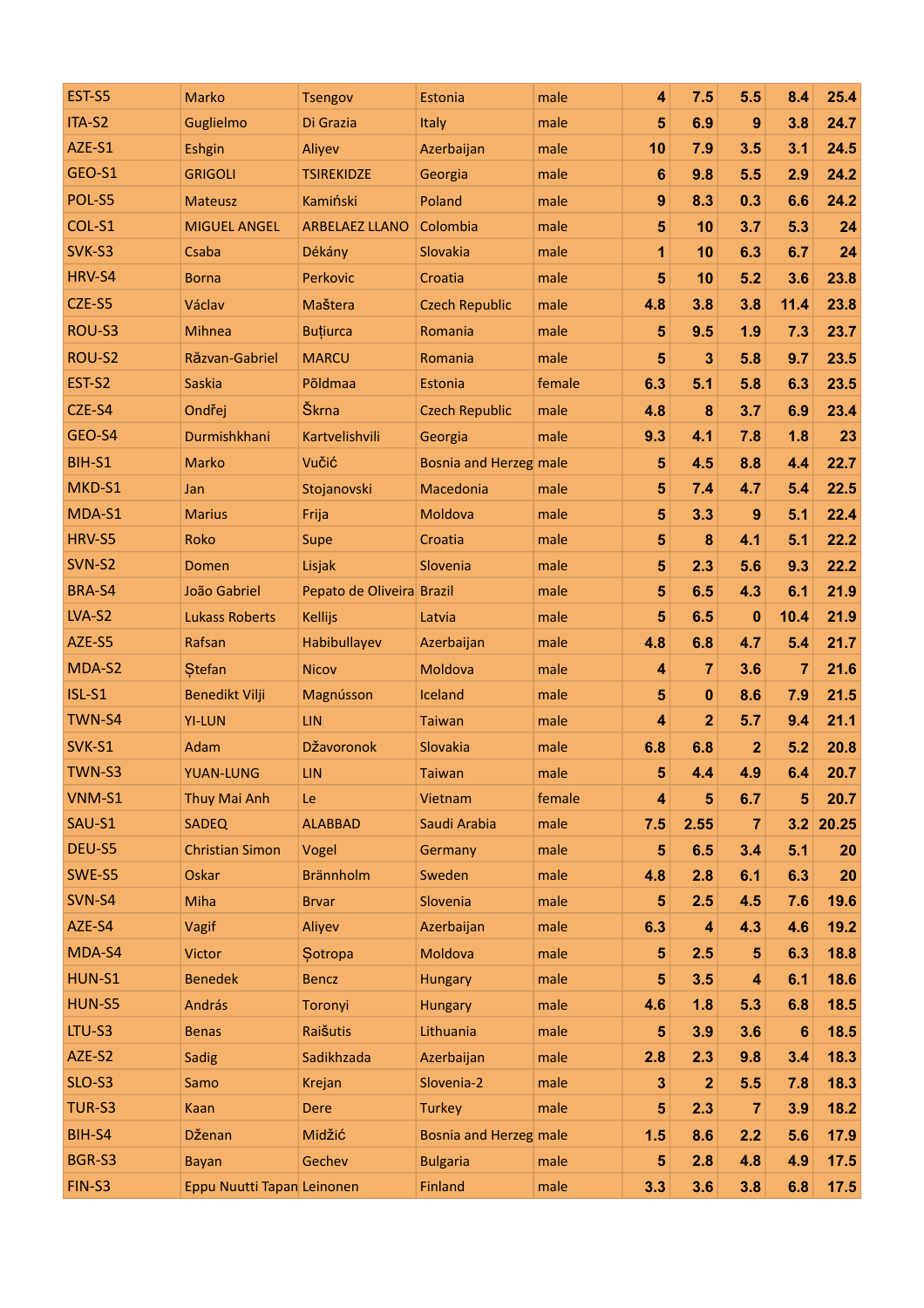| AZE-S3        | Nijat               | Abbasov                 | Azerbaijan             | male   | 5                       | 5.3                     | 3.1                     | 3.9                     | 17.3   |
|---------------|---------------------|-------------------------|------------------------|--------|-------------------------|-------------------------|-------------------------|-------------------------|--------|
| BGR-S4        | Rumen               | Dimitrov                | <b>Bulgaria</b>        | male   | 5                       | 5.5                     | 3.5                     | 3.3                     | 17.3   |
| LVA-S1        | Lorenss             | <b>Martinsons</b>       | Latvia                 | male   | 4.3                     | 2.8                     | 2.8                     | 7.4                     | 17.3   |
| SLO-S2        | Vid                 | Kavčič                  | Slovenia-2             | male   | 4.8                     | $\overline{2}$          | $\mathbf 0$             | 10.4                    | 17.2   |
| BRA-S3        | Gabriel             | Hemétrio de Mene Brazil |                        | male   | $\overline{\mathbf{4}}$ | $\overline{7}$          | 1.9                     | 4.2                     | 17.1   |
| NOR-S5        | Jonas               | Pytte                   | Norway                 | male   | 1.5                     | 3.5                     | 3.8                     | 8.3                     | 17.1   |
| SAU-S4        | <b>HUSSAIN</b>      | <b>QADAH</b>            | Saudi Arabia           | male   | 3                       | 7.4                     | 3.9                     | 2.8                     | 17.1   |
| SRB-S2        | Marko               | Cvijetinović            | Serbia                 | male   | 4                       | 6.1                     | 4.1                     | 2.7                     | 16.9   |
| BIH-S2        | Fatih               | Žgalj                   | Bosnia-and-Herzeg male |        | 2.8                     | 3.3                     | 3.4                     | 7.3                     | 16.8   |
| <b>SLO-S1</b> | Anže                | Hočevar                 | Slovenia-2             | male   | 5                       | $\overline{2}$          | 4                       | 5.8                     | 16.8   |
| BRA-S1        | Alicia              | <b>Duarte Silva</b>     | <b>Brazil</b>          | female | 5.8                     | 2.5                     | 5.4                     | 3                       | 16.7   |
| HRV-S2        | Karlo               | Maksimovic              | Croatia                | male   | $\overline{\mathbf{4}}$ | 3.5                     | 4.1                     | 5.1                     | 16.7   |
| BGR-S2        | Viktor              | Mihaylov                | <b>Bulgaria</b>        | male   | 5                       | $\overline{\mathbf{4}}$ | 3                       | 4.5                     | 16.5   |
| FIN-S5        | Sihan               | Yu                      | Finland                | male   | 3                       | $\pmb{0}$               | 4.3                     | 9.2                     | 16.5   |
| LVA-S5        | Stanislavs          | <b>Dubrovskis</b>       | Latvia                 | male   | 3.8                     | $\overline{2}$          | 4.3                     | 6.4                     | 16.5   |
| PRT-S1        | <b>Tiago</b>        | <b>Marques</b>          | Portugal               | male   | 2.8                     | 0.5                     | $\bf{8}$                | 5                       | 16.3   |
| MDA-S3        | Vadim               | lonaș                   | Moldova                | male   | 4.5                     | 2.8                     | 5.7                     | $\overline{\mathbf{3}}$ | 16     |
| AUT-S1        | Simon               | Marcher                 | Austria                | male   | 2.3                     | 7.2                     | 0.7                     | 5.5                     | 15.7   |
| SLO-S4        | Tian                | Strmšek                 | Slovenia-2             | male   | 3                       | 1.5                     | 4.2                     | $\overline{7}$          | 15.7   |
| AUT-S3        | Maximilian          | Auer                    | Austria                | male   | 4.5                     | 4.8                     | $\mathbf{0}$            | 6.3                     | 15.6   |
| MKD-S3        | Majkl               | Georgievski             | Macedonia              | male   | 5                       | 1.2                     | 4.9                     | 4.5                     | 15.6   |
| FIN-S2        | <b>Niklas Frans</b> | Keckman                 | Finland                | male   | 2.5                     | $\mathbf{1}$            | 4.2                     | 7.8                     | 15.5   |
| MDA-S5        | Andrei              | Zabun                   | Moldova                | male   | 4                       | $\overline{\mathbf{4}}$ | 1.5                     | 5.9                     | 15.4   |
| MEX-S3        | Edgar de Jesús      | León-Martínez           | Mexico                 | male   | 5                       | 1.5                     | 5.3                     | 3.4                     | 15.2   |
| MKD-S2        | Matej               | Jovchevski              | Macedonia              | male   | $\overline{\mathbf{4}}$ | 6.8                     | $\mathbf 1$             | 3.3                     | 15.1   |
| NOR-S2        | Andrzej             | Mielnik                 | Norway                 | male   | 5                       | $\bf{0}$                | $5\phantom{1}$          | 5                       | 15     |
| HUN-S4        | <b>Vilmos</b>       | Molnár-Szabó            | <b>Hungary</b>         | male   | 1                       | 4.5                     | 3.7                     | 5.7                     | 14.9   |
| LTU-S2        | Jokūbas             | Viršilas                | Lithuania              | male   | 4.8                     | $\mathbf{1}$            | 2.3                     | 6.7                     | 14.8   |
| SWE-S2        | Emil                | Scharin                 | Sweden                 | male   | 4.5                     | $\mathbf{2}$            | 2.1                     | 6.2                     | 14.8   |
| ISL-S2        | Óðinn               | Andrason                | Iceland                | male   | 5                       | $\pmb{0}$               | 2.2                     | 7.5                     | 14.7   |
| MEX-S2        | Adriano             | Mejía-Medina            | Mexico                 | male   | 4.8                     | $\mathbf{2}$            | 2.6                     | 5.2                     | 14.6   |
| NOR-S1        | Emil                | Ryd                     | Norway                 | male   | $\mathbf 3$             | 7.7                     | 1.7                     | 2.2                     | 14.6   |
| SAU-S5        | <b>MOHAMMED</b>     | ALBARAKAT               | Saudi Arabia           | male   | $\pmb{0}$               | 8.2                     | 2.5                     | 3.8                     | $14.5$ |
| BEL-S4        | <b>Barros Jones</b> | <b>Thomas</b>           | <b>Belgium</b>         | male   | $\overline{\mathbf{4}}$ | 3.6                     | $1.1$                   | 5.7                     | 14.4   |
|               |                     |                         |                        |        | 3.8                     | $\mathbf{2}$            | $\overline{\mathbf{4}}$ | 4.2                     | 14     |
|               |                     |                         |                        |        | $\overline{\mathbf{5}}$ | 1.8                     | 5.6                     | 1.3                     | 13.7   |
|               |                     |                         |                        |        | $\overline{\mathbf{4}}$ | $\mathbf 2$             | 3.9                     | 3.7                     | 13.6   |
|               |                     |                         |                        |        | ${\bf 5}$               | 1.2                     | 2.2                     | 5                       | 13.4   |
|               |                     |                         |                        |        | 3                       | $\mathbf 2$             | 5.1                     | 3.2                     | 13.3   |
|               |                     |                         |                        |        | 2.3                     | 2.3                     | 2.2                     | 6.5                     | 13.3   |
|               |                     |                         |                        |        | 0.2                     | 1.2                     | $\overline{\mathbf{5}}$ | 6.7                     | 13.1   |
|               |                     |                         |                        |        | 2                       | 0.8                     | $\mathbf{2}$            | 8.1                     | 12.9   |
|               |                     |                         |                        |        | $\pmb{0}$               | 2.5                     | 4.5                     | 5.7                     | 12.7   |
|               |                     |                         |                        |        | 4.6                     | 2.85                    | 0.5                     | 4.6                     | 12.55  |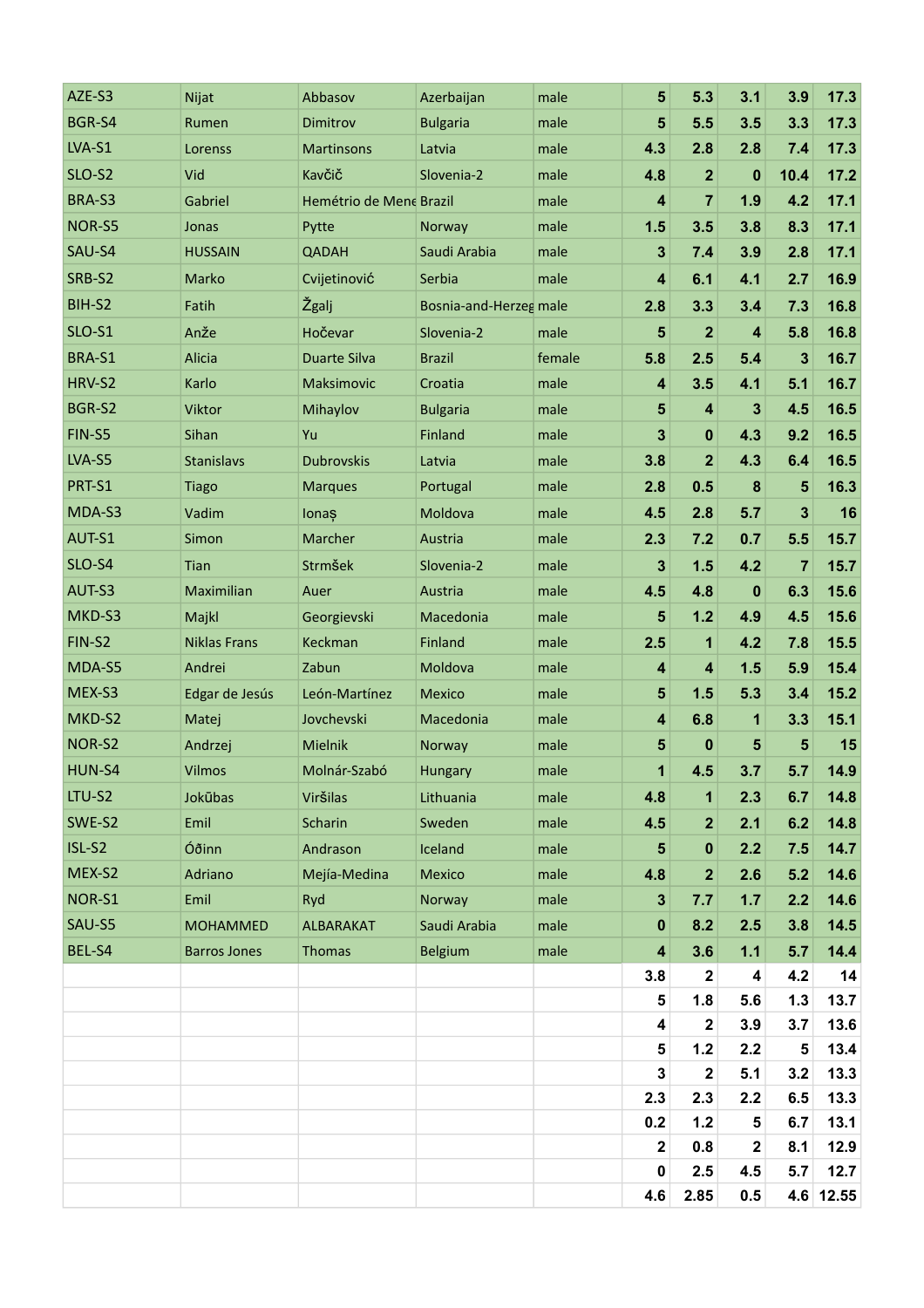|  |  | ${\bf 5}$               | 2.3                     | 2.5              | 2.7                                  | $12.5$     |
|--|--|-------------------------|-------------------------|------------------|--------------------------------------|------------|
|  |  | $\mathbf 3$             | $\mathbf 1$             | $\mathbf 3$      | 5.5                                  | 12.5       |
|  |  | 4.6                     | 1.7                     | $0.2\,$          | 5.7                                  | 12.2       |
|  |  | $\overline{\mathbf{5}}$ | $\pmb{0}$               | $1.3$            | 5.8                                  | 12.1       |
|  |  | 4.5                     | 5.2                     | $0.7\,$          | 1.7                                  | 12.1       |
|  |  | 4.5                     | $\boldsymbol{2}$        | $\boldsymbol{2}$ | 3.3                                  | 11.8       |
|  |  | $\overline{\mathbf{5}}$ | 2.3                     | 1.9              | 2.6                                  | 11.8       |
|  |  | $2.8\,$                 | $\pmb{0}$               | 5.4              | 3.5                                  | 11.7       |
|  |  | 4.9                     | $\mathbf 1$             | $\boldsymbol{2}$ | 3.7                                  | 11.6       |
|  |  | $\mathbf 3$             | $\mathbf{2}$            | 5.3              | $1.1$                                | 11.4       |
|  |  | 2.6                     | $\boldsymbol{2}$        | $\pmb{0}$        | 6.7                                  | 11.3       |
|  |  | 2.8                     | $\overline{\mathbf{2}}$ | $0.8\,$          | 5.6                                  | 11.2       |
|  |  | 1.8                     | 1.9                     | 3.8              | 3.7                                  | 11.2       |
|  |  | 3.5                     | 2.7                     | 0.1              | 4.8                                  | 11.1       |
|  |  | 4.1                     | 2.9                     | $\pmb{0}$        | $\overline{\mathbf{4}}$              | 11         |
|  |  | $\overline{\mathbf{4}}$ | $\mathbf 1$             | 1.5              | 4.2                                  | 10.7       |
|  |  | ${\bf 5}$               | $\mathbf 1$             | $\pmb{0}$        | 4.5                                  | $10.5$     |
|  |  | 5                       | $0.5\,$                 | $\mathbf 1$      | $\overline{\mathbf{4}}$              | 10.5       |
|  |  | $\overline{\mathbf{5}}$ | $\boldsymbol{2}$        | 1.5              | 1.9                                  | 10.4       |
|  |  | $\overline{\mathbf{4}}$ | $\pmb{0}$               | 4.8              | 1.5                                  | 10.3       |
|  |  | 3.5                     | $\overline{\mathbf{4}}$ | $\pmb{0}$        | 2.5                                  | $10\,$     |
|  |  | $\overline{\mathbf{4}}$ | $\boldsymbol{2}$        | $\pmb{0}$        | $\overline{\mathbf{4}}$              | ${\bf 10}$ |
|  |  | 3.8                     |                         | 4.7              | 0.2                                  |            |
|  |  |                         | $1.3$                   |                  |                                      | $10\,$     |
|  |  | $2.8\,$                 | $\mathbf 1$             | $\mathbf 1$      | ${\bf 5}$<br>$\overline{\mathbf{5}}$ | $9.8\,$    |
|  |  | $\mathbf 1$             | 2.1                     | $1.7$            |                                      | $9.8\,$    |
|  |  | 5                       | 0.3                     | 3.8              | 0.3                                  | $9.4\,$    |
|  |  | $\mathbf{3}$            | 0.5                     | $1.4$            | 4.4                                  | 9.3        |
|  |  | $\overline{\mathbf{3}}$ | 1.7                     | 1.6              | 2.9                                  | $9.2\,$    |
|  |  | 2.8                     | $1.4$                   | $0.5\,$          | 4.5                                  | 9.2        |
|  |  | 0.8                     | $\pmb{0}$               | $\boldsymbol{2}$ | 5.8                                  | 8.6        |
|  |  | ${\bf 5}$               | $\mathbf{1}$            | $\pmb{0}$        | 2.4                                  | 8.4        |
|  |  | $\pmb{0}$               | $\overline{\mathbf{2}}$ | 0.3              | 5.5                                  | $\bf 7.8$  |
|  |  | 3.5                     | 1.8                     | 0.1              | 2.2                                  | $\bf 7.6$  |
|  |  | 4.5                     | $\boldsymbol{2}$        | $\pmb{0}$        | $1.1$                                | $7.6$      |
|  |  | 1.8                     | 1.4                     | $1.3$            | 3.1                                  | $7.6$      |
|  |  | 2.5                     | $\pmb{0}$               | $\pmb{0}$        | 4.8                                  | $\bf 7.3$  |
|  |  | 2.8                     | 0.9                     | 0.3              | 3.2                                  | $\bf 7.2$  |
|  |  | $1.3$                   | $\mathbf 1$             | $\pmb{0}$        | 4.7                                  | $\bf 7$    |
|  |  | $1.3$                   | $\pmb{0}$               | 2.9              | 2.2                                  | $6.4\,$    |
|  |  | 2.8                     | $1.2$                   | 0.5              | 1.9                                  | $\bf 6.4$  |
|  |  | 4.5                     | $\mathbf{1}$            | $\pmb{0}$        | 0.6                                  | 6.1        |
|  |  | $\mathbf 3$             | $\mathbf{1}$            | $\pmb{0}$        | 1.5                                  | $\bf 5.5$  |
|  |  | 0.8                     | $\mathbf 1$             | $\pmb{0}$        | 3.5                                  | $5.3$      |
|  |  | $\pmb{0}$               | $\mathbf{2}$            | $\pmb{0}$        | 2.8                                  | 4.8        |
|  |  | 0.5                     | 2.3                     | 0.4              | 1.5                                  | 4.7        |
|  |  | $1.3$                   | $\pmb{0}$               | 0.5              | 2.8                                  | 4.6        |
|  |  |                         |                         |                  |                                      |            |